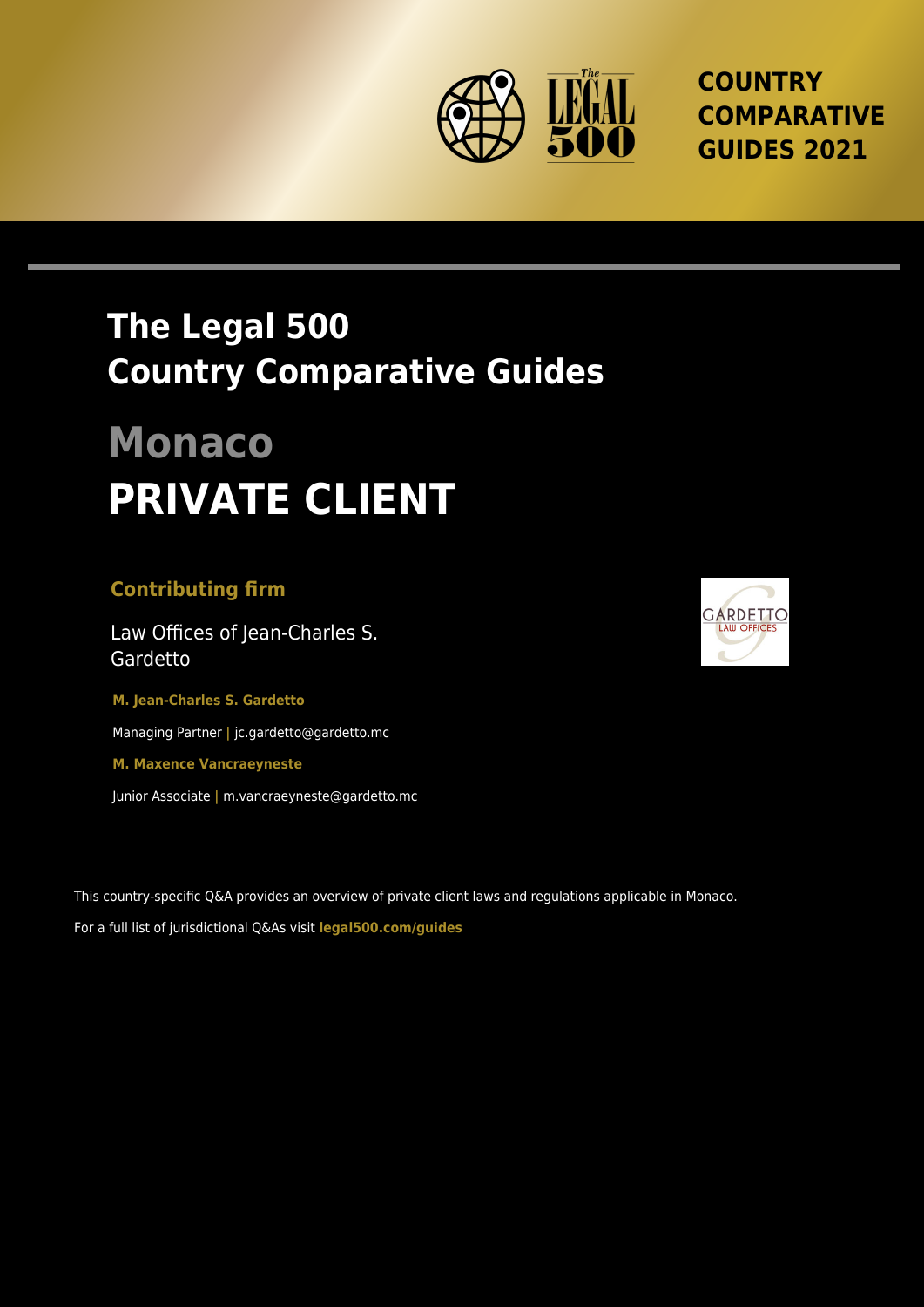### **MONACO PRIVATE CLIENT**



#### **1. Which factors bring an individual within the scope of tax on income and capital gains?**

There is not any income tax or capital gains tax in Monaco.

One exception to this rule applies to French nationals residing in the Principality who are subject to French income tax under the 1963 Bilateral Convention between France and Monaco.

**2. What are the taxes and rates of tax to which an individual is subject in respect of income and capital gains and, in relation to those taxes, when does the tax year start and end, and when must tax returns be submitted and tax paid?**

N/A. See Question 1.

#### **3. Are withholding taxes relevant to individuals and, if so, how, in what circumstances and at what rates do they apply?**

Savings income in the form of interest payments made in Monaco to beneficial owners residing in a Member State of the European Union are subject to a withholding tax at a rate of 35% levied by paying agents established on the territory of the Principality of Monaco.

This withholding tax can be avoided when the beneficial owner authorizes his paying agent established in Monaco to disclose interest payments to the competent authority of the Principality of Monaco which in turn forwards the information to the competent authority of the Member State of the European Union where the beneficial owner is a resident.

**4. Is there a wealth tax and, if so, which factors bring an individual within the scope of that tax, at what rate or rates is it charged, and when must tax returns be submitted and tax paid?**

There is no wealth tax in Monaco.

**5. Is tax charged on death or on gifts by individuals and, if so, which factors cause the tax to apply, when must a tax return be submitted, and at what rate, by whom and when must the tax be paid?**

Both gift tax and inheritance tax are only applicable to assets located in Monaco. Other factors, such as nationality, or the place of domicile / residence, are irrelevant.

Gift tax is applicable to gifts evidenced in writing and/or a notarized deed that must be recorded.

The donee pays the gift tax (unless agreed otherwise) whereas the heir pays the inheritance tax.

The rates of taxation are the same for the two taxes and depend on the degree of relationship between the testator (or donor) and the heir (or donee):

- direct line between parents and children or between spouses: 0%
- between persons bound by a civil partnership contract: 4%;
- between brothers and sisters: 8%
- between uncles, aunts, nephews and nieces: 10%
- between relatives other than the above: 13%
- between unrelated persons: 16%

**6. Are tax reliefs available on gifts (either during the donor's lifetime or on death) to**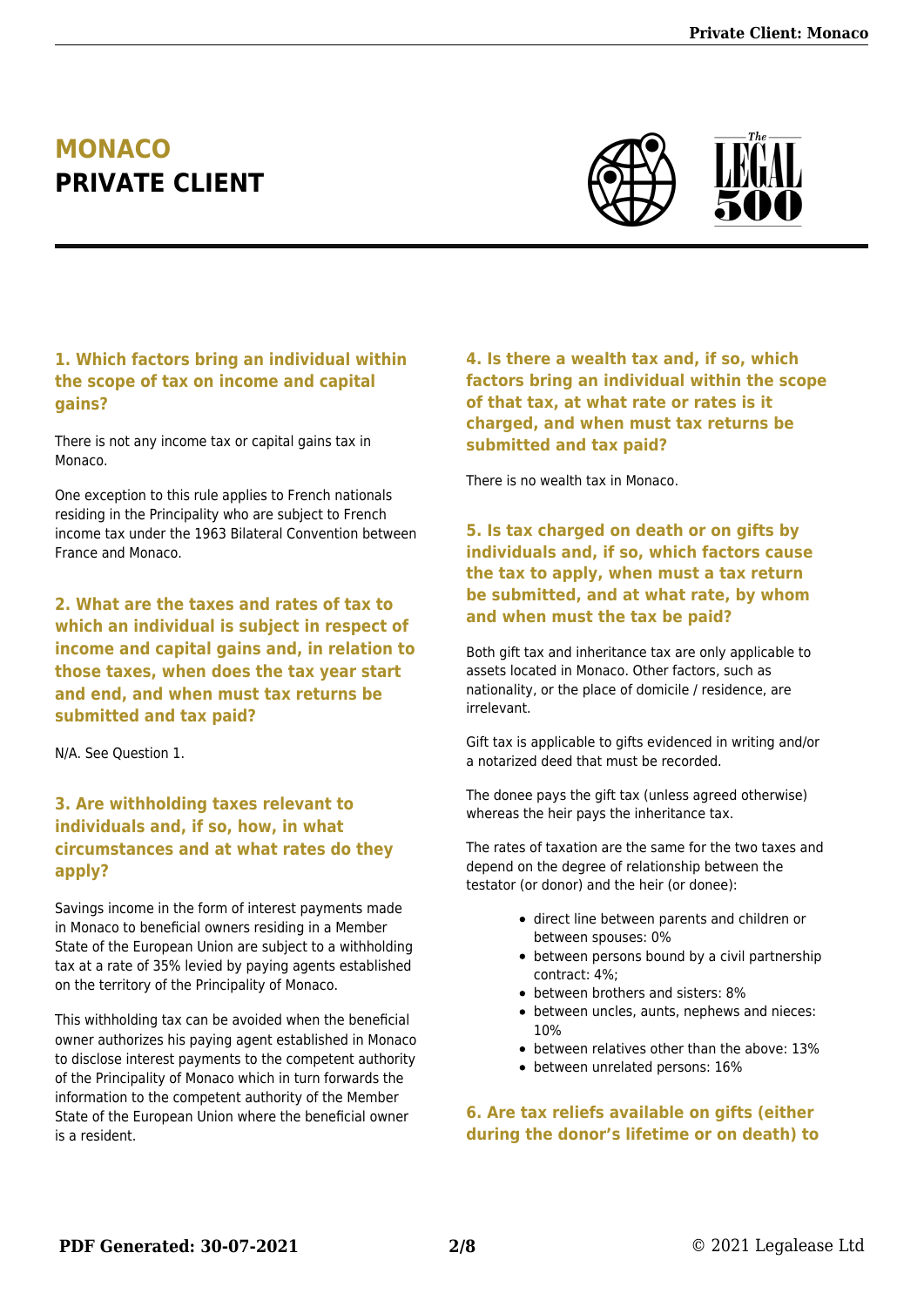#### **a spouse, civil partner, or to any other relation, or of particular kinds of assets (eg business or agricultural assets), and how do any such reliefs apply?**

There is no tax on gifts between parents and children or between spouses.

Gifts between individuals bound by a civil contract are subject to a reduced taxation rate of 4%.

#### **7. Do the tax laws encourage gifts (either during the donor's lifetime or on death) to a charity, public foundation or similar entity, and how do the relevant tax rules apply?**

The municipality of Monaco, public hospitals and charitable institutions do not pay taxes on gifts they receive.

#### **8. How is real property situated in the jurisdiction taxed, in particular where it is owned by an individual who has no connection with the jurisdiction other than ownership of property there?**

There is no property tax in Monaco.

Legal entities that hold real property rights to one or more real properties located within Monaco, irrespective of the headquarters' location or of the law by which they are governed, must make an annual declaration regarding the change of or the absence of change of the beneficial owner or of one of the beneficial owners of these rights. Some entities are exempt from making this declaration. A local representative duly accredited by the Monegasque tax authorities must be appointed to accomplish such filing.

In the event of a change, a transfer tax equal to 4.5% or 7.5% of the entire value of the real property located in Monaco is owed. This is not applicable if the change is the result of a gift between spouses or to a direct lineal relative.

Sale of real estate located in Monaco also triggers the transfer tax of 4.5% or 7.5% depending on whether the beneficiary meets the criteria of transparency laid down by law.

#### **9. Are taxes other than those described above imposed on individuals and, if so, how do they apply?**

Leases are subject to a registration duty, the leasehold duty, which is paid by the tenant. The leasehold duty is calculated at a rate of 1% of the rent and costs corresponding to the entire period for which the tenant occupies the property. The leasehold duty must be paid when registering the lease. Registration must occur under financial penalty within three months of the contract's signature.

#### **10. Is there an advantageous tax regime for individuals who have recently arrived in or are only partially connected with the jurisdiction?**

There is none.

#### **11. What steps might an individual be advised to consider before establishing residence in (or becoming otherwise connected for tax purposes with) the jurisdiction?**

Only Monegasque nationals have the automatic right to permanently reside in Monaco.

Foreign nationals aged over 16 who wish to remain in Monaco for a period exceeding three months, or to establish residence in Monaco, must be in possession of a residence permit issued by the Monegasque authorities.

The residence application process depends on whether the applicant is a national of a country Party to the European Union (EU) / European Economic Area (EEA) or not. Individuals coming from outside the EU or the EEA need to obtain a visa from the French authorities first.

Anyone applying for residence in Monaco must evidence accommodation in Monaco, sufficient financial resources, and good moral character (e.g. clean criminal record).

#### **12. What are the main rules of succession, and what are the scope and effect of any rules of forced heirship?**

Monegasque law has rules for both testate and intestate successions. Heirs can freely refuse to be part of the succession.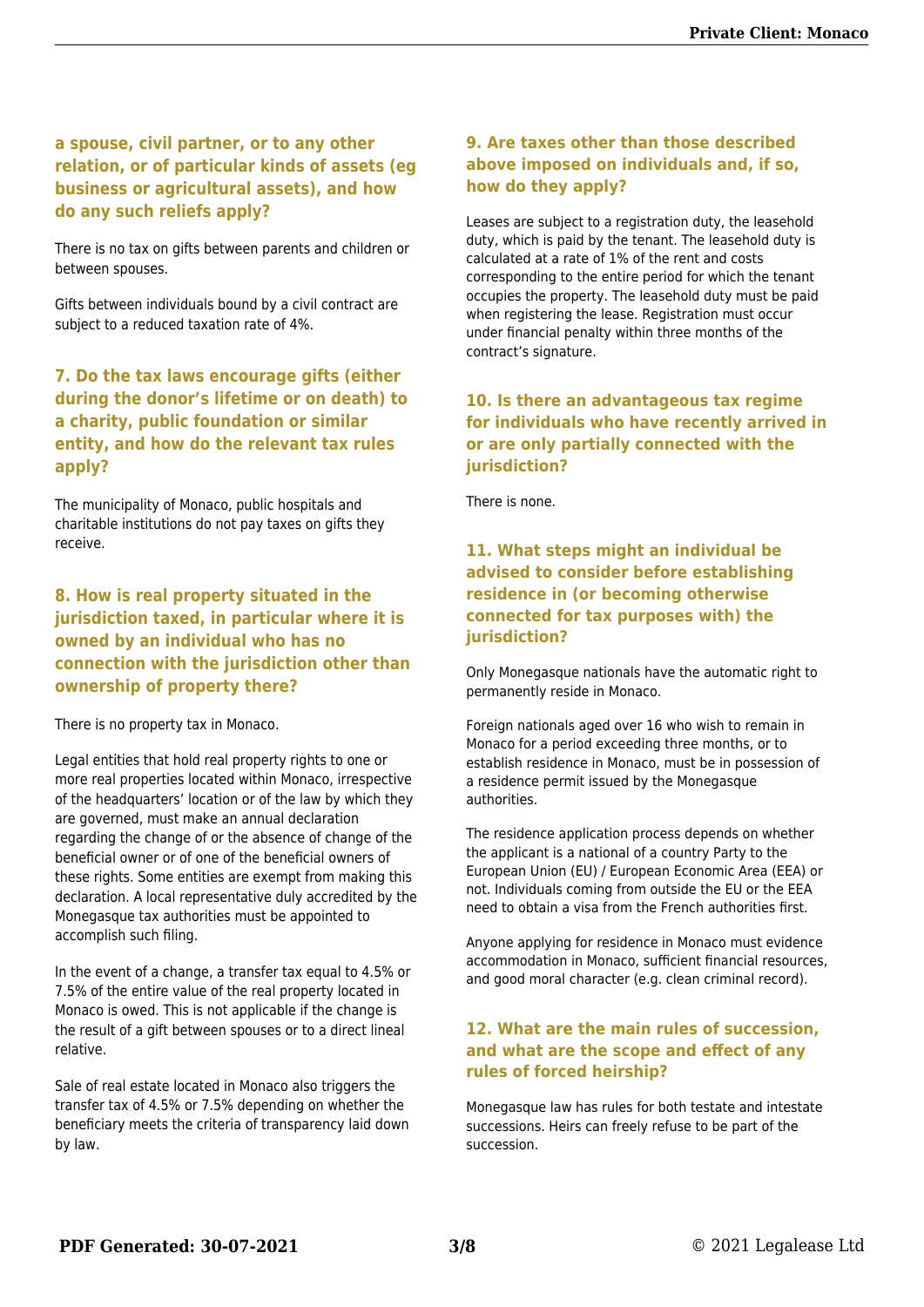Monegasque law does provide for forced heirship rules to the benefit of children or, in the absence of children, to the benefit of ascendants in each paternal and maternal lines. The surviving spouse is not entitled to a reserved portion of the estate nor is the surviving civil partner. Accordingly, individuals are not entirely free to dispose of their estate.

The available portion of the estate depends on the number of children:

- 1 child: 1/2 of the estate
- 2 children: 1/3 of the estate
- 3 children or more: 1/4 of the estate

In the event that the deceased leaves no child and only ascendants remains, the available portion of the estate depends on whether ascendants on both parental lines are alive or not:

- Both paternal and maternal ascendants are left alive: 1/2 of the estate
- Only maternal or paternal ascendants are left alive: 3/4 of the estate

In the event that Monegasque forced heirship rules would not be complied with, the heirs who benefit from these rules, and only them, can file a lawsuit in order to recover the part infringing upon their reserved portion of the estate.

#### **13. Is there a special regime for matrimonial property or the property of a civil partnership, and how does that regime affect succession?**

In Monaco, the legal matrimonial property regime is the separation of property. Married couples can also select, by contract passed before a notary, to be subject to the community of property regime, or any other sui generis regime which is not contrary to public policy.

The matrimonial property regime needs to be liquidated before the succession so that it will impact both the extent of the estate as well as the heirs' rights.

Since the surviving spouse is not entitled to forced heirship rights, he or she only receives from the available portion of the estate after the matrimonial regime has been liquidated.

Each civil partner's assets are owned individually. However, if neither partner can prove that an asset belongs individually to one of them, this asset is considered to be jointly owned by the partners.

#### **14. What factors cause the succession law of the jurisdiction to apply on the death of an individual?**

The relevant factors under Monegasque law are the deceased's last domicile and the deceased's nationality.

According to the new Code of Private International law (Law n°1448 of 28 June 2017) which entered into force on 8 July 2017, Monegasque law applies to the succession when the deceased's last domicile is located within the Principality. Concurrently, the law of the country of which the deceased is a national can govern the succession provided that such law was chosen by the deceased during his lifetime in a will.

A person's domicile can broadly be defined as the place where he/she has settled and has his/her center of his/her main interests. The domicile is defined according to both objective and subjective criteria. Monegasque nationals and residents are presumed to be domiciled in Monaco.

#### **15. How does the jurisdiction deal with conflict between its succession laws and those of another jurisdiction with which the deceased was connected or in which the deceased owned property?**

Monegasque conflict of laws rules detailed in Question 14 may lead to the application of Monegasque law or of a foreign law.

The law applicable to the succession is the substantive law of the designated country. Hence, there is no 'renvoi' and Monegasque courts will not apply the conflict of laws rules of the said country.

Besides, the applicable law cannot prevent the application of forced heirship rules when the law of the country of which the deceased is a national at the time of death provides for such kind of rules. Nor can it lead to the application of forced heirship rules when the law of the country of which the deceased is a national at the time of death does not provide for them.

#### **16. In what circumstances should an individual make a Will, what are the consequences of dying without having made a Will, and what are the formal requirements for making a Will?**

Dying without a will leads to the application of the rules of intestate succession which determine the persons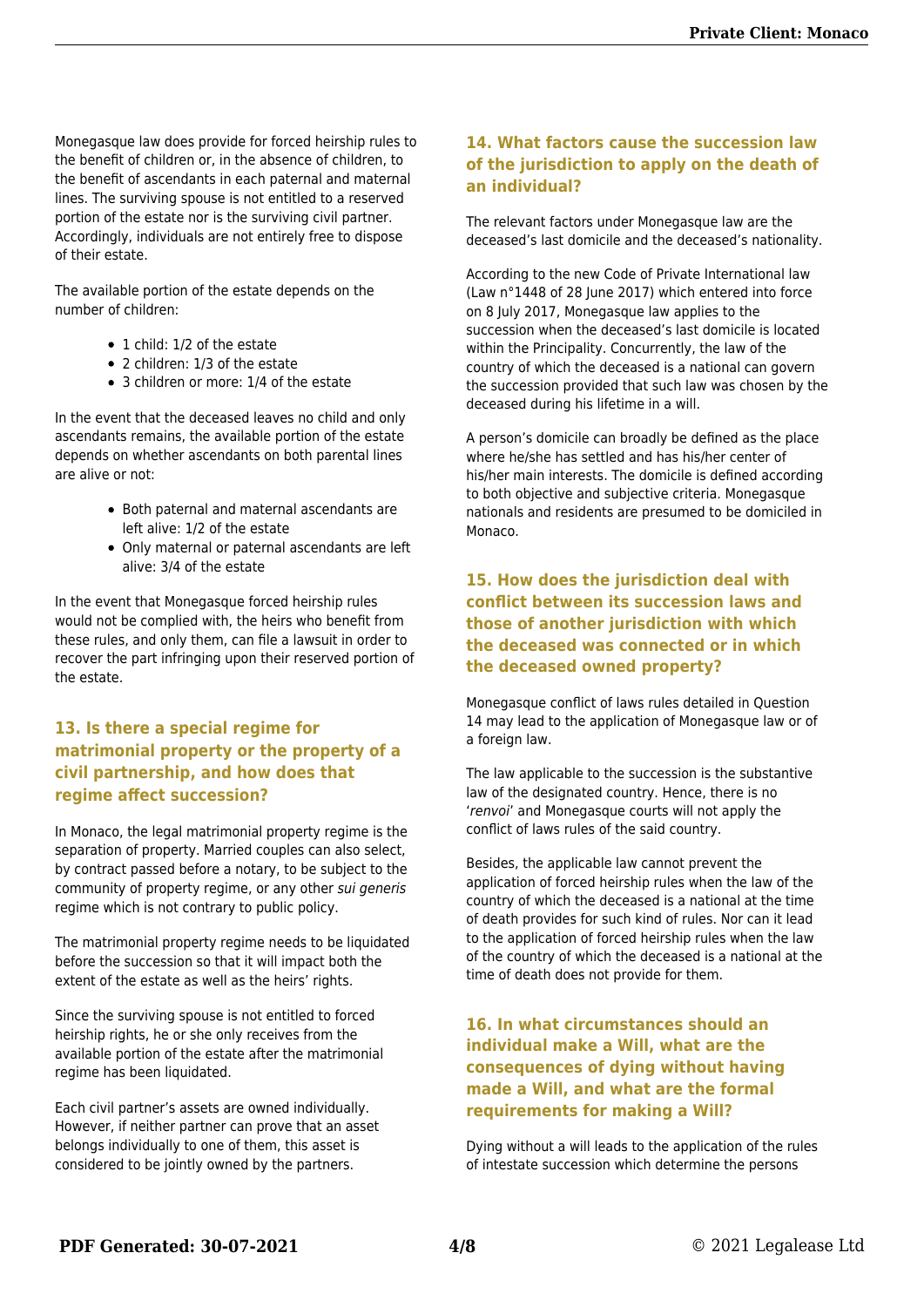entitled to inherit from the decedent, their order, and their respective shares. Accordingly, a person wishing to avoid the statutory rules of intestate succession should make a will.

Moreover, a will allows to choose the applicable law in case of an international succession, that is when several jurisdictions are involved because of the contacts of the decedent with them or because of property located within their boundaries.

A will is a great estate-planning tool that can help avoid litigation regarding the determination of the applicable law, the designation of the heirs, and their respective shares which would otherwise delay the succession.

Monegasque law recognizes three forms of wills: holographic wills, wills by notary deed, mystic wills.

Holographic wills need to be fully handwritten, dated and signed by the testator.

Wills by notary deed need to be received by two notaries in the presence of two witnesses or by one notary in the presence of four witnesses. The will is drafted by a notary and is read to the testator who signs the will except if he cannot or does not know how to do it. This will by notary deed is also signed by at least two notaries and one witness, or one notary and two witnesses. Beneficiaries of the will or their parents up until the third degree cannot act as witnesses for this type of will, nor can the notary's employees.

Mystic wills can be written by the testator or someone else on his/her behalf and need to be signed by the testator on each page or at the end of the documents depending on who drafted it. Mystic wills are required to be sealed and received by a notary in the presence of four witnesses.

Besides, it is possible to create a testamentary trust in a will in accordance with Law n°214 of 27 February 1936 on trusts – see Question 18 below.

#### **17. How is the estate of a deceased individual administered and who is responsible for collecting in assets, paying debts, and distributing to beneficiaries?**

The heirs administer the decedent's estate; they are also its joint owners. It is also possible to designate one or more executors in a will.

The heirs or the executor are responsible for collecting the assets and distributing them to the beneficiaries with the assistance of a notary.

Only the heirs are liable for the debts and expenses of the estate. They contribute proportionally to what they receive from it.

In the event that there is no heir, or when there is no known heir, or when the known heirs have refused to be part of the succession, a judicial administrator may be appointed by the court to administer the estate.

**18. Do the laws of your jurisdiction allow individuals to create trusts, private foundations, family companies, family partnerships or similar structures to hold, administer and regulate succession to private family wealth and, if so, which structures are most commonly or advantageously used?**

Trusts, private foundations, civil companies, and family offices are common practice in Monaco.

Trusts can be created in accordance with Law n°214 of 27 February 1936 which allows nationals from jurisdictions where trusts exist to set up inter-vivos and testamentary trusts governed by their own national law.

Foundations are used for philanthropic purposes, see Question 27 below.

Civil companies can be used to manage and invest personal assets. They offer the advantage to conceal the identity of their shareholders and beneficiaries which is only known by authorities listed by law.

Single family offices are not specifically regulated. Their regime will depend on the form they choose to take.

Multi-family offices are subject to Law n°1439 of 2 December 2016 and are growing in number.

#### **19. How is any such structure constituted, what are the main rules that govern it, and what requirements are there for registration with or disclosure to any authority or regulator?**

Trusts made in accordance with Law n°214 can only be created by nationals from countries where trusts legislation exists. Under this Law, testamentary trusts must respect the formalities set out for wills by notary deed or mystic wills (see Question 16 above) whereas inter-vivos trusts must respect the formalities of lifetime gifts. Also, a certificate of compliance with the substantive foreign law under which the trust was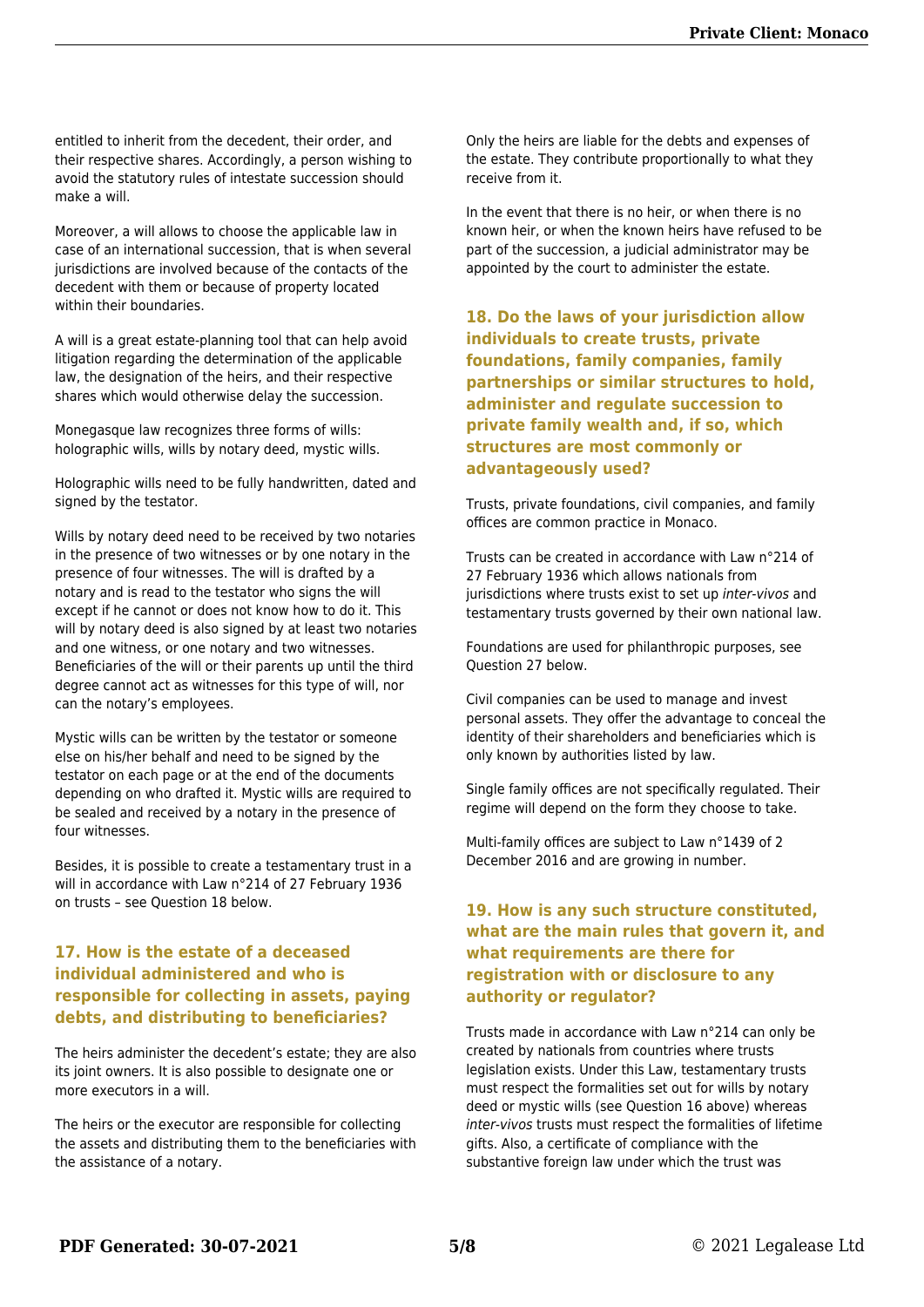created must be provided by a practitioner approved by the Court of appeal of Monaco.

Only corporations listed by the Court of appeal of Monaco can act as trustees for a Monaco trust. Individuals can act as co-trustee or as local representative but also need to be on this list. Trustees not established in the Principality must designate a local representative. Exceptionally, the co-trustee can be freely chosen provided that he or she only acts for a single trust.

The trustee has to be in possession of and must communicate information related to the identity of: the settlors, the trustee(s), the protector, the beneficiaries or the categories of beneficiaries, any individual with effective control over the trust. This information is only available to specific authorities listed by law (tax, judiciary and financial).

For foundations see Question 27 below.

Single family offices must be incorporated as a "Société Anonyme Monégasque" (SAM) under Monegasque government policy. It is also possible to manage and invest personal assets through a "Société à Responsabilité Limitée" (SARL) or a "Société Civile Particulière" (SCP) but these types of companies do not allow to offer all the services usually provided by family offices.

Multi-family offices must take the form of a SAM. They are subject to prior authorization by ministerial order and approval by the Financial Activities Supervisory Commission (CCAF). This kind of company is subject to a duty of confidentiality, the violation of which is punished by criminal sanctions.

A SAM requires a minimum share capital of EUR 150,000.00 euros and only general corporate information is publicly available, the identity of the families is kept confidential.

It is generally considered that only families owning assets of at least EUR 100 million have an interest in creating a single family office. Whereas a multi-family office generally attracts families owning more than EUR 20 million each.

The beneficial owners of companies must be registered. This information is accessible to authorities listed by law (tax, judiciary and financial). Attorneys, notaries, and bailiffs can also access it in the context of their reporting obligations regarding money laundering, financing of terrorism, and corruption.

#### **20. What information is required to be made available to the public regarding such structures and the ultimate beneficial ownership or control of such structures or of private assets generally?**

No information is available to the public with respect to trusts made in accordance with Law n°214.

For a commercial company such as a SARL, it is possible to obtain an E-BIS extract from the trade registry containing information pertaining to the name of the company, its headquarters, its share capital, the name of the manager(s), and its purpose.

The same E-BIS extract is publicly available for a SAM (managers being replaced by directors). In addition, the initial by-laws as well as subsequent changes related to the information contained in the E-BIS extract are published in the Official Journal of Monaco.

For civil companies, only information related to the name of the company as well as its headquarters is publicly available.

#### **21. How are such structures and their settlors, founders, trustees, directors and beneficiaries treated for tax purposes?**

Trusts made in accordance with Law n°214 are subject to a specific tax regime.

All property, wherever it may be, that is put in the trust is subject to the following duty arising on the creation or transfer of the trust in the Principality:

- 1 beneficiary: 1.30%;
- 2 beneficiaries: 1.50%;
- 3 or more beneficiaries: 1.70%.

There is a possibility to opt for an annual tax of 0.20% and Monegasque securities are subject to a reduced duty of: 0.05%; 0.25%; or 0.45%.

Foundations can be exempt from paying gift and estate taxes.

Single or multi-family offices can become subject to tax on profits in the event that they carry out commercial or industrial activities generating more than 25% of their turnover outside Monaco.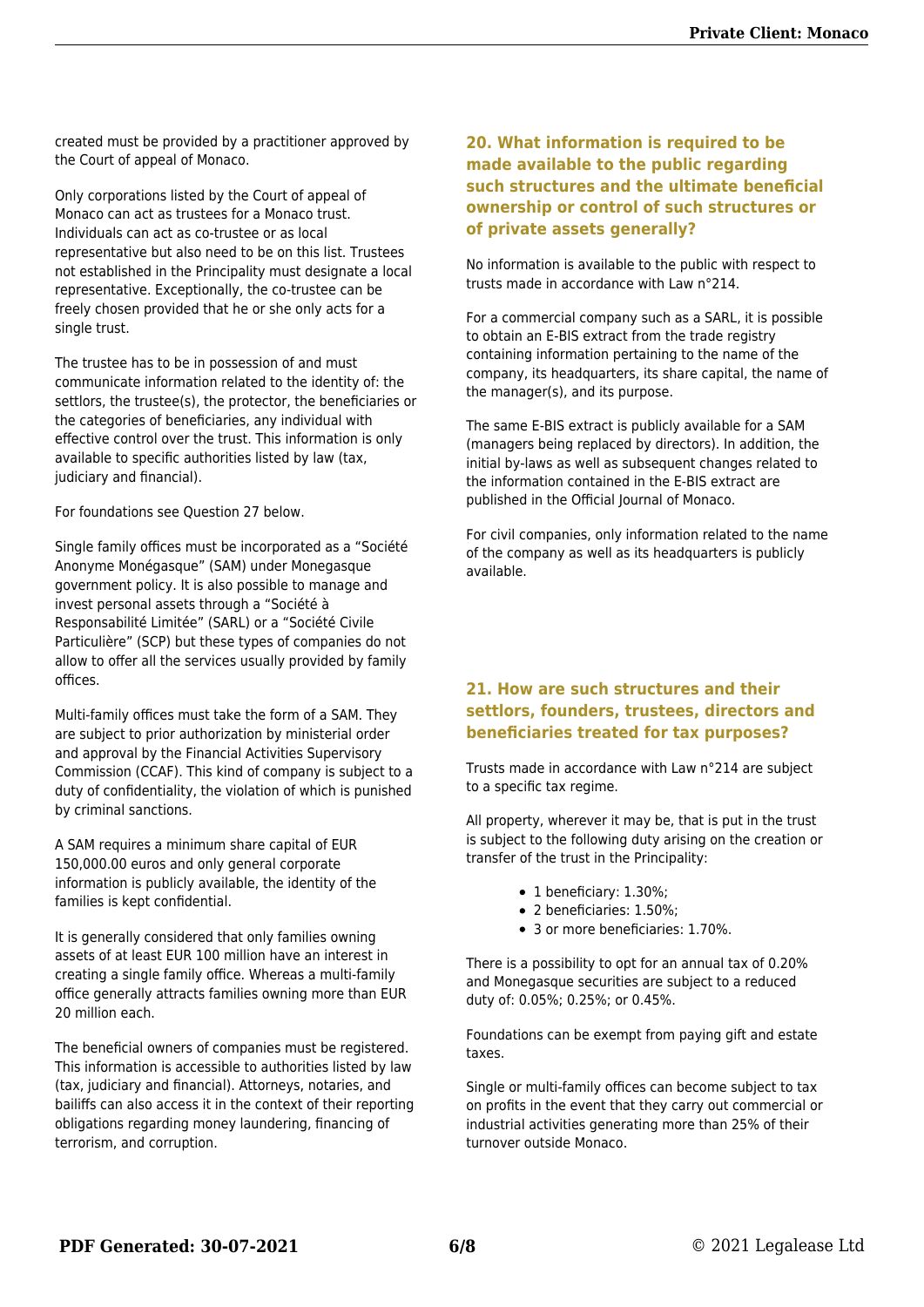The tax on profits is levied on the basis of the following rates:

- 28% for the fiscal year commencing on 1 January 2020;
- 26.5% for the fiscal year commencing on 1 January 2021;
- 25% for fiscal years commencing on or after 1 January 2022.

There is no other specific tax regime.

#### **22. Are foreign trusts, private foundations, etc recognised?**

Foreign trusts are recognized and enforced according to the provisions of the Hague Convention of 1 July 1985 on the Law Applicable to Trusts and on their Recognition.

#### **23. How are such foreign structures and their settlors, founders, trustees, directors and beneficiaries treated for tax purposes?**

See above.

#### **24. To what extent can trusts, private foundations, etc be used to shelter assets from the creditors of a settlor or beneficiary of the structure?**

Monegasque law provides that acts made by a debtor which diminish its assets with intent of defrauding creditors are considered void as against those creditors.

Creditors have to prove that the act was made with malicious intent. Moreover, the bad faith of the third party must be established when the act was made against payment.

However, lack of case law applying this rule to trusts raises uncertainty on its application and effects.

In the event that assets are located abroad, the decisions of Monegasque courts would have to be enforced according to the laws of the foreign jurisdiction's courts and will have to respect the public policy applicable to trusts, foundations, or other entities in that jurisdiction.

Also, transferring assets to a third party (a trust, foundation, etc.) in order to prevent creditors to recover their claim could be considered a criminal offense under the new Law n°1.494 of 8 July 2020 on the fraudulent organization of insolvency.

#### **25. What provision can be made to hold and manage assets for minor children and grandchildren?**

The parents are in principle the legal administrators of a minor's assets. When parental authority only belongs to one parent, he or she is the legal administrator. This administration can be placed under the control of a judge. A guardian can also be appointed to this end in the most serious situations (e.g. when both parents are deceased or deprived of parental authority).

Lifetime or testamentary gifts to a minor (by will or trust) can provide for administration by a third-party. In the event that the powers of the administrator are not defined, they will be those of a legal administrator under the control of a judge.

#### **26. Are individuals advised to create documents or take other steps in view of their possible mental incapacity and, if so, what are the main features of the advisable arrangements?**

Monaco is a Party to the Hague Convention of 13 January 2000 on the International Protection of Adults.

Furthermore, Law n°1474 of 2 July 2019 has amended the legislation regarding the protection of adults with incapacity. There are now 4 regimes of guardianship depending on the circumstances.

Under this new Law, individuals can anticipate their incapacity through a lasting power of attorney ("mandat de protection future"), which must be prepared by a notary, designating an agent to act as guardian for them and their children during the principal's incapacity.

#### **27. What forms of charitable trust, charitable company, or philanthropic foundation are commonly established by individuals, and how is this done?**

Foundations and associations are the most common charitable / philanthropic structures in Monaco. Both require administrative approval and foundations also require a declaration of intent before a notary.

In order to be approved, a foundation must comply with public policy, morality, as well as national security; meet a need of general interest; and have sufficient funds to fulfil its purpose.